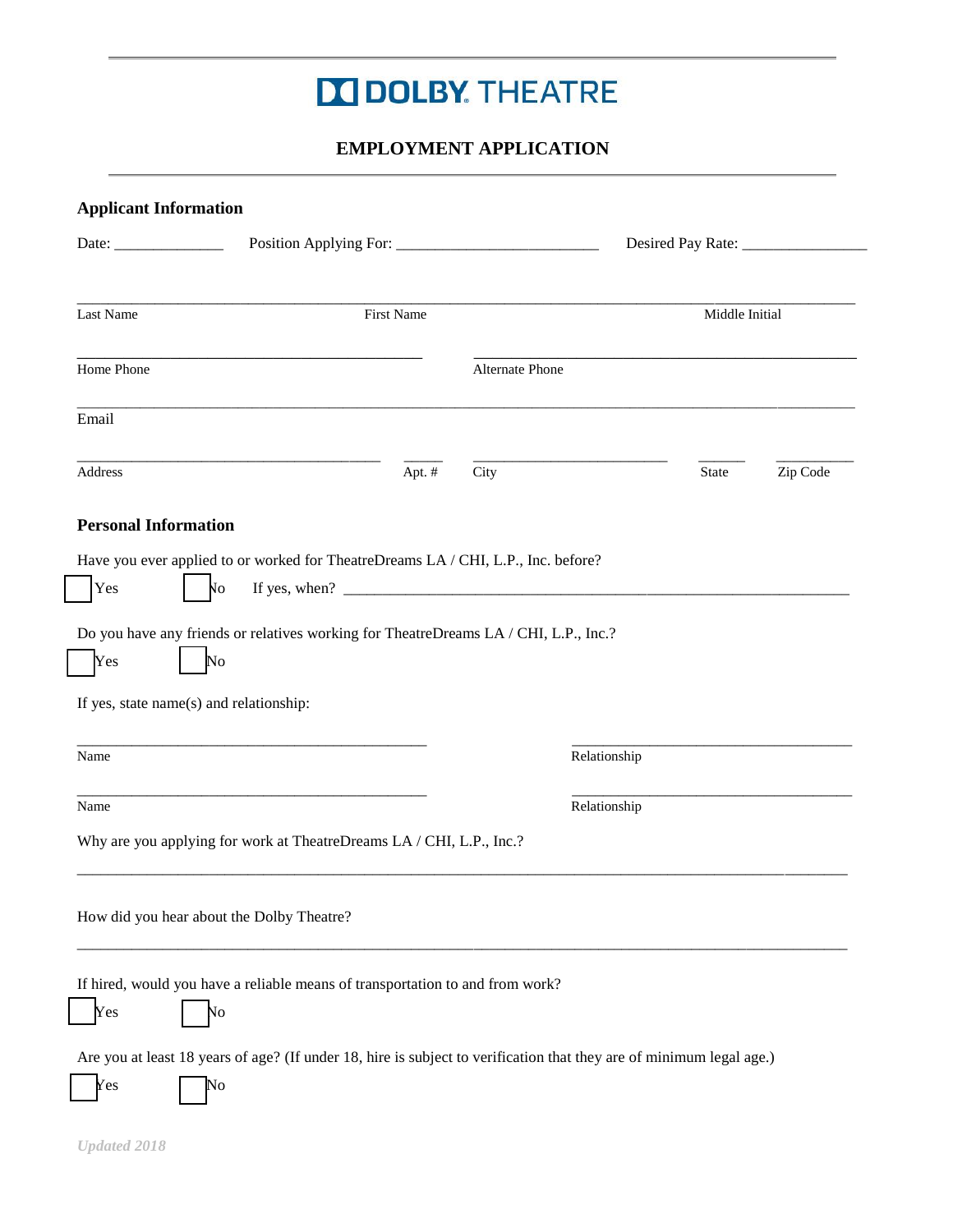|  | If hired, can you present evidence of your U.S. citizenship or proof of your legal right to live and work in the U.S.?<br>Nes |  |  |  |  |  |
|--|-------------------------------------------------------------------------------------------------------------------------------|--|--|--|--|--|

Are you able to perform essential functions of the job for which you are applying, either with or without reasonable accommodation?

| IY es |  |  |  |
|-------|--|--|--|
|-------|--|--|--|

If no, describe the functions you are unable to perform.

\_\_\_\_\_\_\_\_\_\_\_\_\_\_\_\_\_\_\_\_\_\_\_\_\_\_\_\_\_\_\_\_\_\_\_\_\_\_\_\_\_\_\_\_\_\_\_\_\_\_\_\_\_\_\_\_\_\_\_\_\_\_\_\_\_\_\_\_\_\_\_\_\_\_\_\_\_\_\_\_\_\_\_\_\_\_\_\_\_\_\_\_\_\_\_\_\_\_\_ (Note: We comply with the ADA and consider reasonable accommodation measures that may be necessary for eligible applicants/employees to perform essential functions. Hire may be subject to passing a medical examination as well as skill and agility tests.)

#### **Education, Training, and Experience**

| Name                                                |                   |                  | City/State     |                             |  |
|-----------------------------------------------------|-------------------|------------------|----------------|-----------------------------|--|
| No. Years Completed: ____________ Did you graduate? |                   | Yes              | N <sub>O</sub> | Degree or Diploma: ____     |  |
| College:                                            |                   |                  |                |                             |  |
| Name                                                |                   |                  | City/State     |                             |  |
| No. Years Completed:                                | Did you graduate? | Yes              |                | No Degree or Diploma: _____ |  |
| Vocational School:                                  |                   |                  |                |                             |  |
| Name                                                |                   |                  | City/State     |                             |  |
| No. Years Completed: __________                     | Did you graduate? | Yes <sub>1</sub> | <b>No</b>      | Degree or Diploma: ______   |  |

#### **Employment History**

Please list below past and present employment, starting with your most recent employer. (The last five years is sufficient.) Account for all periods of unemployment. You must complete this section even if attaching a resume.

| Name of Employer (1)           |      |      |    | <b>Phone Number</b>                                        |          |  |
|--------------------------------|------|------|----|------------------------------------------------------------|----------|--|
| Type of Business               |      |      |    | Supervisor's Name                                          |          |  |
| Address                        |      | City |    | <b>State</b>                                               | Zip Code |  |
| Dates of Employment: _________ | From |      | To |                                                            |          |  |
| Position and Duties            |      |      |    |                                                            |          |  |
| Reason for Leaving             |      |      |    |                                                            |          |  |
|                                | From | To   |    | May we contact this employer for a reference?<br>Yes<br>No |          |  |